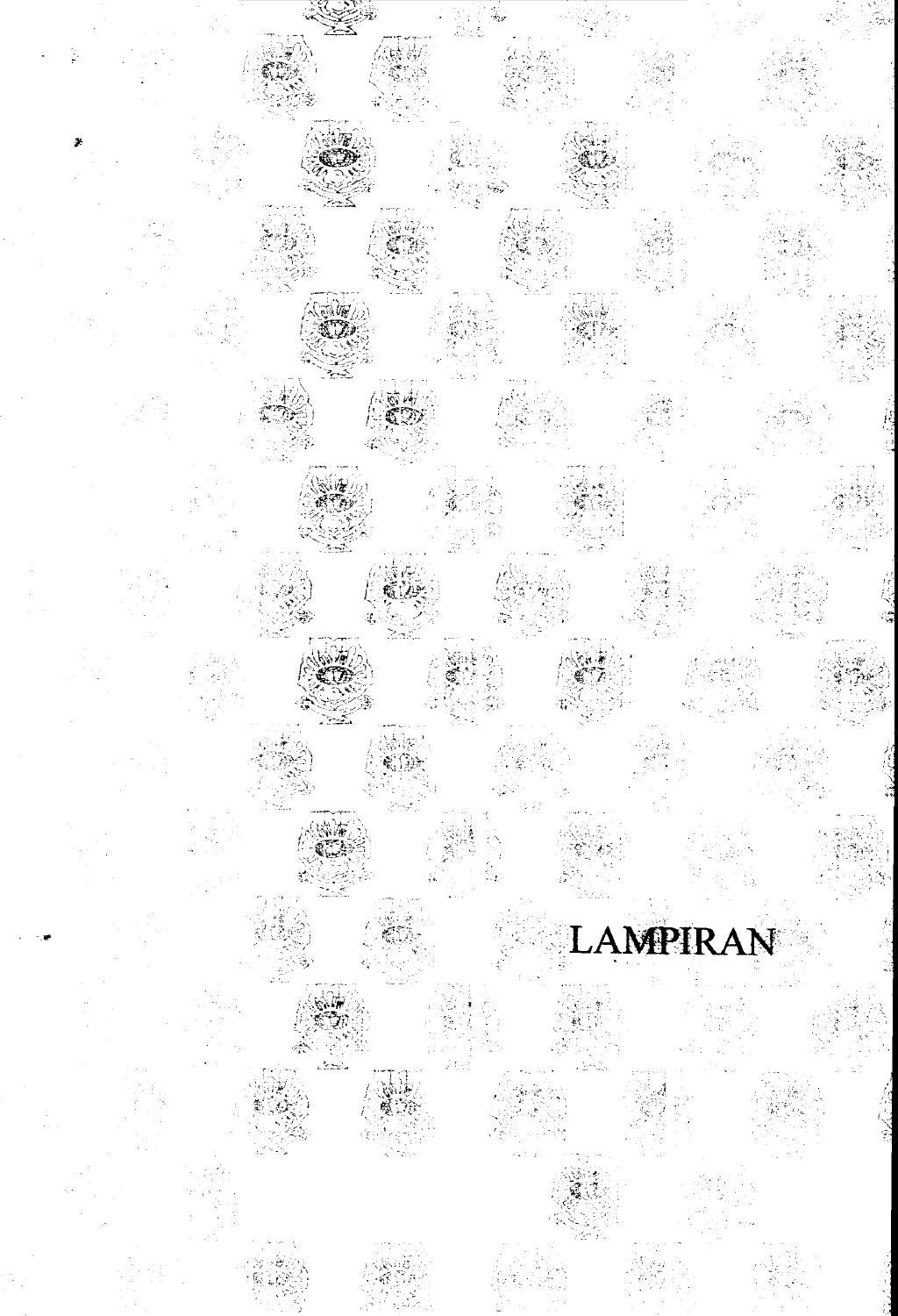## **LAMPlRAN**

```
Listing program untuk menjalankan alat pengukur tekanan darah yang berbasis pada PC, program
ini berisi tentang baca ADC dan untuk menjalankan Hardware yang berupa driver intuk
menjalankan motor dan menutup relay penahan angin, hasil tersebut kemudian ditampilkan pada 
layar monitor PC dengan mode grafik. Sample diambil 12000 titik Copyrigth : Daniel Rivanto
Copyrigth : Daniel Riyanto<br>Machine : Intel 80486 DX
Machine : Intel 80486 DX33<br>OS : MS Dos 6.22
OS : MS Dos 6.22<br>Compiler : Turbo Pascal
                T Turbo Pascal 7.0} 
uses crt,dos,graph; 
const adc =$300; 
    ctrl=$304; 
    jum = 30000;
    motoron=$OI ; 
    motoroff=$fe; 
    relayon=$80; 
    relayoff=$7f; 
    rdpreson=$f7 ; 
    rdpresoff=$8; 
    OmmHg=1.72;I40mmHg=1480; 
    lowpressure=1.65;
                            {nilai pressure -->and } 
                             {cek denyut --> or } 
                             (40mmHg} 
var xl1,xl2,y,yl1,yl2 :integer;
    n 
    f 
    data 
    newdata,naik,denyut 
    rev 
    gd,gm,x,sbx,temp 
    out, jumdetak
    sistolik,diastolik
    sistol,diastol,olddiastol
    endprcss 
    time
                              :longint; 
                                     :fi1e of integer; 
                                     :array [0 .. 12000] of integer; 
                                     :boolean; 
                                     :pointer; 
                                     :integer; 
                                     :byte; 
                                     :boolean; 
                                     :integer; 
                                     :boolean; 
                                     :integer; 
procedure Baca adc;interrupt; 
{Abstract : Procedure ini akan dikerjakan setiap ada interupt dari ADC. Yang dikerjakan
adalah baca data basil konversi ADC, alamat I/O ADC adalah 300H, kemudian ADC melakukan 
pembacaan Sistolik dan diastolik } 
begin 
     data[n] = (portw[adc]and Sff1) - 2048;newdata:=true; 
     { port[$Zl] :=port[$21]or$20;} {disable interupt} 
     port[$20]:=$20; 
end; 
function IntToStr(l: Longint): String; 
{ Convert any integer type to a string} 
var 
    s: string[ 11];
```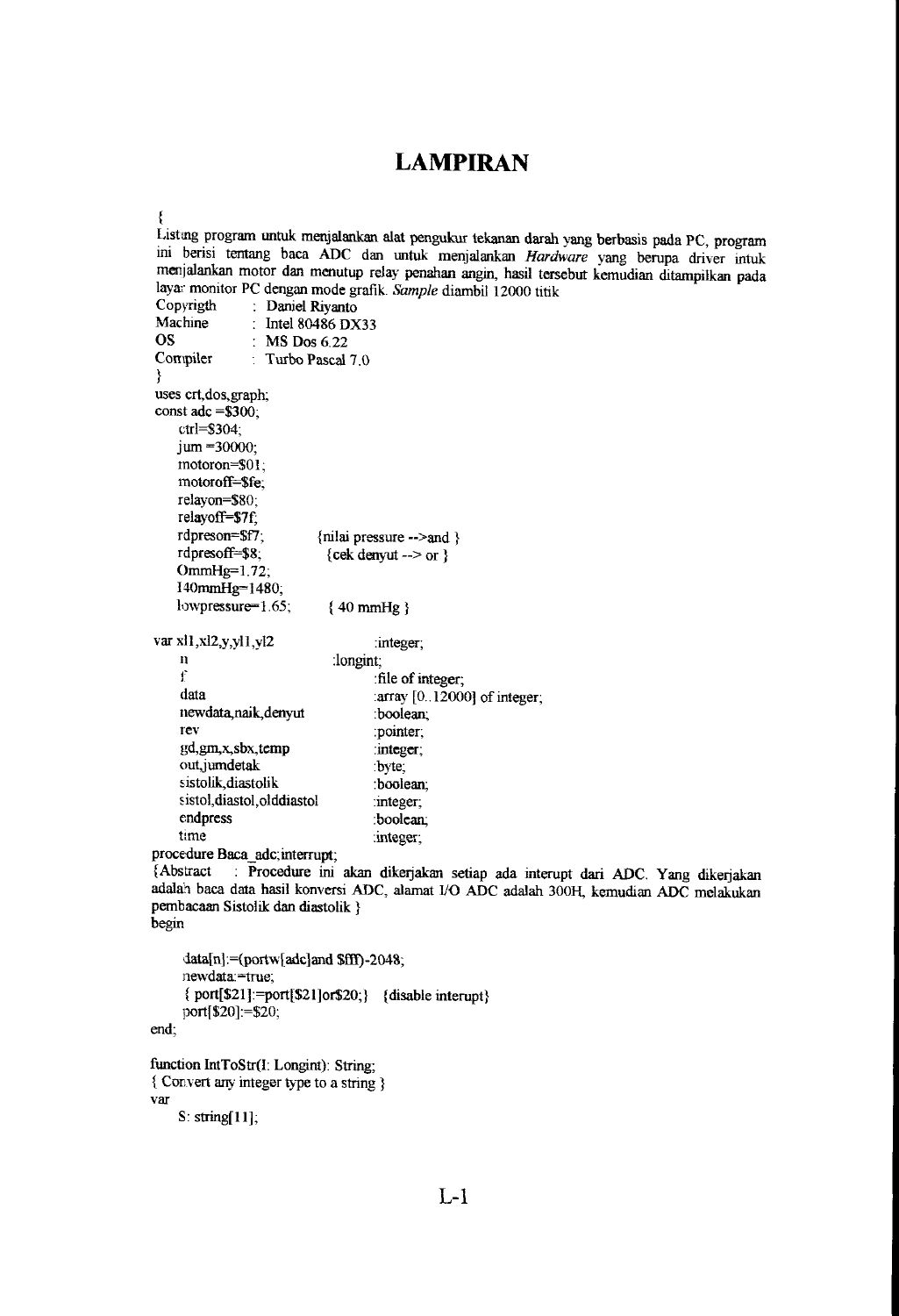```
begin 
 Str(I, S); 
 IntToStr := S;end: 
 procedure origin; 
 { Procedure ini melakukan inisialisasi terbadap motor, valve pembuang angin dan ADC, kemudian 
 melakukan pendeteksian tekanan sistolik dan diastolik } 
       begin 
       repeat 
       until newdata; 
       newdata:=false; 
       out:=out and relayoff and rdpreson and motoroff;
       port[ctrl] := out;repeat 
       until newdata; 
       newdata:=false; 
(* repeat {} } {wait until pressure 0 mmHg}
           repeat 
           until newdata; 
           newdata:=false; 
       until (data[n]>(OmmHg*2048/5))or(keypressed);*)
       out:=out or relayon or motoron; 
       port[ ctrl]:=out; 
       repeat 
       until newdata; 
       newdata:=false; 
       repeat 
           repeat 
           until newdata; 
           newdata:=false; 
           gotoxy(lO,lO); 
           writeln(data[n]);
                             { wait until adc ready read pressure} 
       until (data[n]<(I40mmHg))or(keypressed); {repeat until 140mmHg}
      out:=(out and motoroff)or rdpresoff;
      port[ctrl]:=out; 
      repeat 
      until newdata; 
      newdata:=false; 
      end; 
procedure grafik; 
(Procedure ini menampilkan grafik yang digunakan untuk menunjukan adanya detakan} 
   begin 
   setcolor(black);
   outtextxy(50,50,inttostr(olddiastol));
   setcolor(white); 
   outtextxy(50,50,inttostr(diastol));
   olddiastol:=diastol;<br>repeat {tung
                  {tunggu data baru}
   until newdata; 
   newdata:=false; 
   if sbx>638 then 
     oegin
     deardevice; 
     sbx:=0;
     ~nd;
```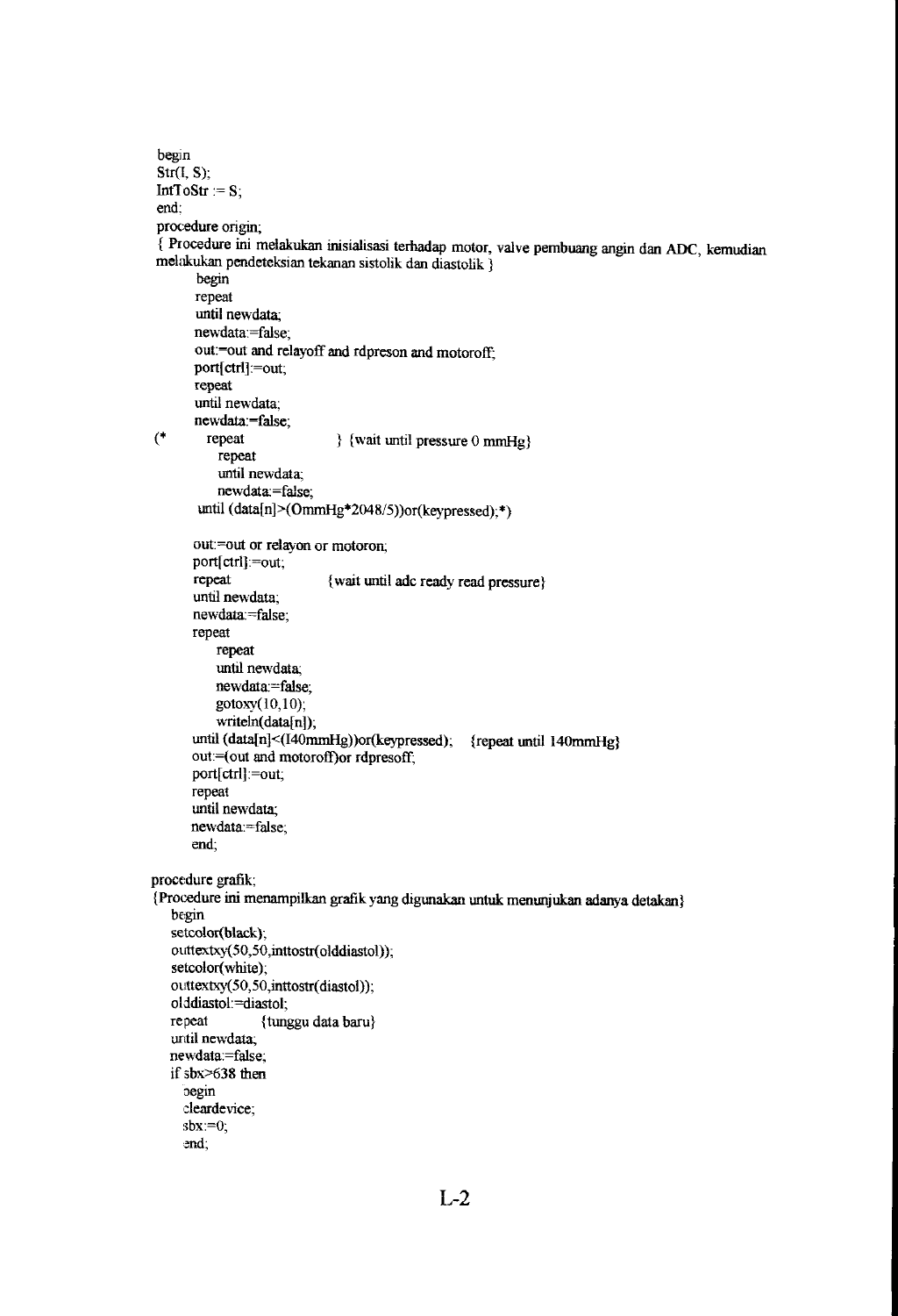```
rnototo(sbx, 150-data[n-1]div 8);\{(sqrt(data[n-1]) div 10)* data[n-1] div 10)div 10\}Lneto(sbx,150-data[n] div 8); {(sqr(data[n] div 10)*data[n] div 10)div 10}
    inc(n);
    inc(sbx); 
    end; 
procedure bacapressure; 
{ Procedure ini melakukan pembacaan tekanan } 
begin 
       time:=O; 
       temp = data[n];out:=out and rdpreson; {baca pressure}
       port[ctrl):=out; 
      repeat<br>until newdata:
                         {buang hasil konversi}
      newdata:=false; 
      repeat 
      until newdata; {buang hasil konversi} 
      newdata:=false; 
      repeat 
      until newdata; 
      newdata:=false; 
      diastol:=data[n];
      out:=out or rdpresoff; 
      port[ctrl):=out; 
      if not(sistolik) then 
        begin 
        sistol:=data[n];
        sistolik:=true; 
        end; 
      repeat 
      until newdata; {buang hasil konversi} 
      newdata:=false; 
      repeat 
      until newdata; {buang hasil konversi} 
      newdata:=false; 
      data[n]:=temp; 
      end; 
procedure detak; 
{Procedure ini melakukan pembacaan detakan yang nantinya akan dipadukan dengan pembacaan 
tekanan} 
begin 
      if (data[n]<(data[n-1])-500)and(naik)and not(sistolik) then
        begin 
        inc(jumdetak);
        bacapressure; 
        outtextxy(sbx,300, '1 '); 
        naik: =false; 
        denyut:=true; 
        nosound; 
        end;
```

```
L-3
```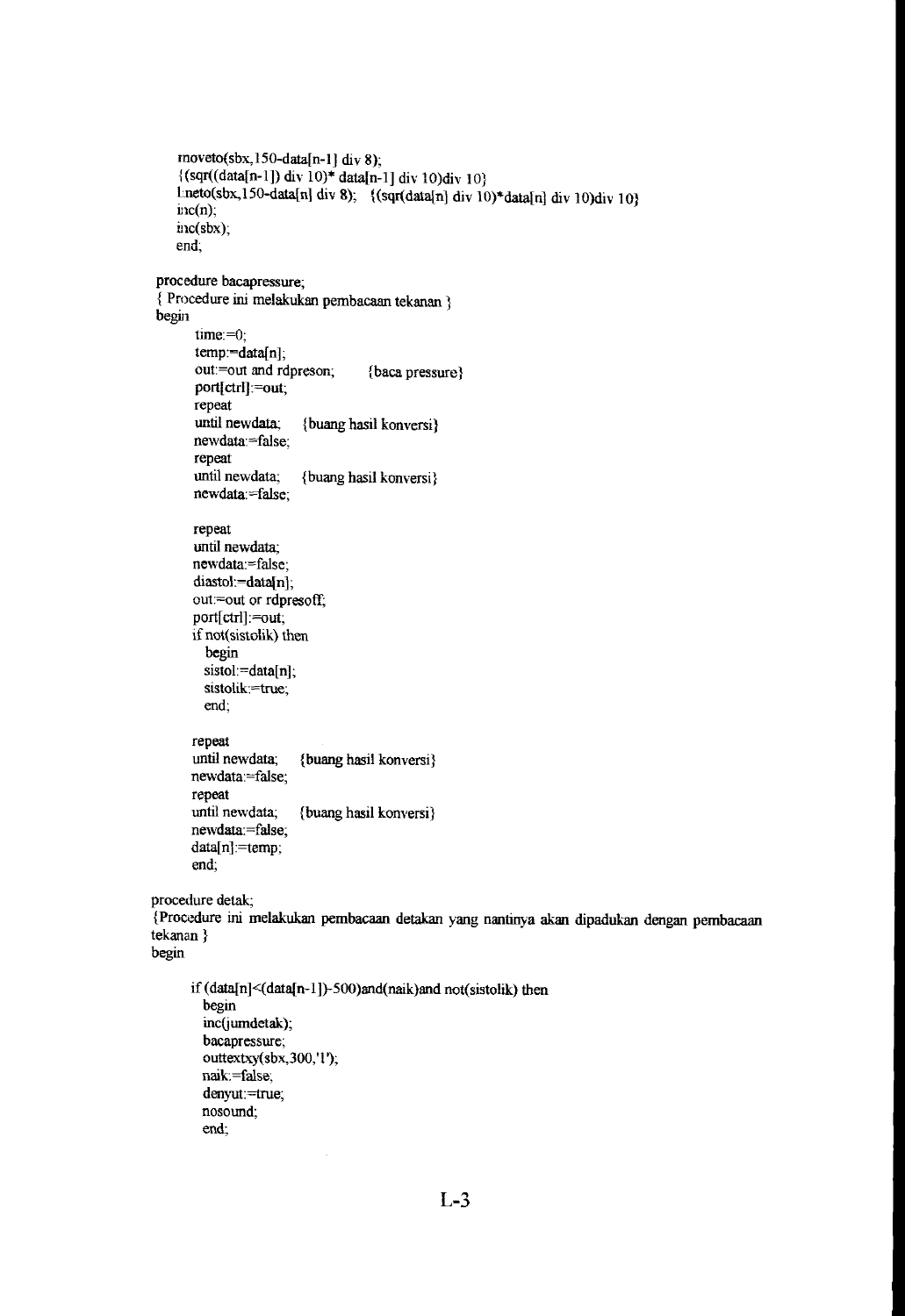```
if (data[n]>(data[n-l])-500)and not(sistolik) then 
         begin 
         denyut:=false;
         naik =true; 
         sound(500);
         end; 
       if (data[n] < (data[n-1]) - 250)and(naik)and(sistolik) then
         begin 
         inc(jumdetak);
         bacapressure; 
         outtextxy(sbx,300,'1');
        naik=false; 
         denyut:=true; 
        nosound; 
         end; 
       if (data[n]>(data[n-1])+50)and(sistolik) then
         begin 
        denyut:=false;
        naik:=true;
        sound(500); 
        end; 
      end; 
Procedure Tampil(S1,s2:real;s3:integer);
{Procedure ini akan menampilkan basil olahan dari setiap tahap yang telah dikerjakan iii atas} 
Var i,cek: Byte;
  8: String; 
Begin
   S ="
   For i:=1 to 80 do S:=S++^*;
   For i:=1 to 24 do 
   Begin 
      GotoXY(1, i); Writeln(S);
   End;<br>s:=";
   For i:=1 to 78 do S:=S^+';
   GotoXY(2,2);Writeln(S); 
   S:='Program Pengukur Tekanan Darah';
   GotoXY(25,2);Writeln(S);<br>S:='';
   For i:=1 to 33 do S:=S^+';
   For i:=4 to 22 do
   Begin 
      GotoXY(2,i); Write(S);
   End; 
   GotoXY(3,5);Writeln('SisTolik =',S1:10:2,'mmHg');
   GotoXY(3,8);Writeln('DiasTolik = ',S2*1.8:10:2,'mmHg');
   GotoXY(3,11); Writeln('Jumlah Denyut = ',s3);
  For i:=4 to 22 do 
   Begin 
      GotoXY(47,i); Write(S);
   End; 
  GotoXY(50,4);Writeln(' Dibuat Oleh :'); 
  GotoXY(54,6);Writeln(Daniel Riyanto 8etyobudhi'); 
  GotoXY(69,7);Writeln('5103096013');
```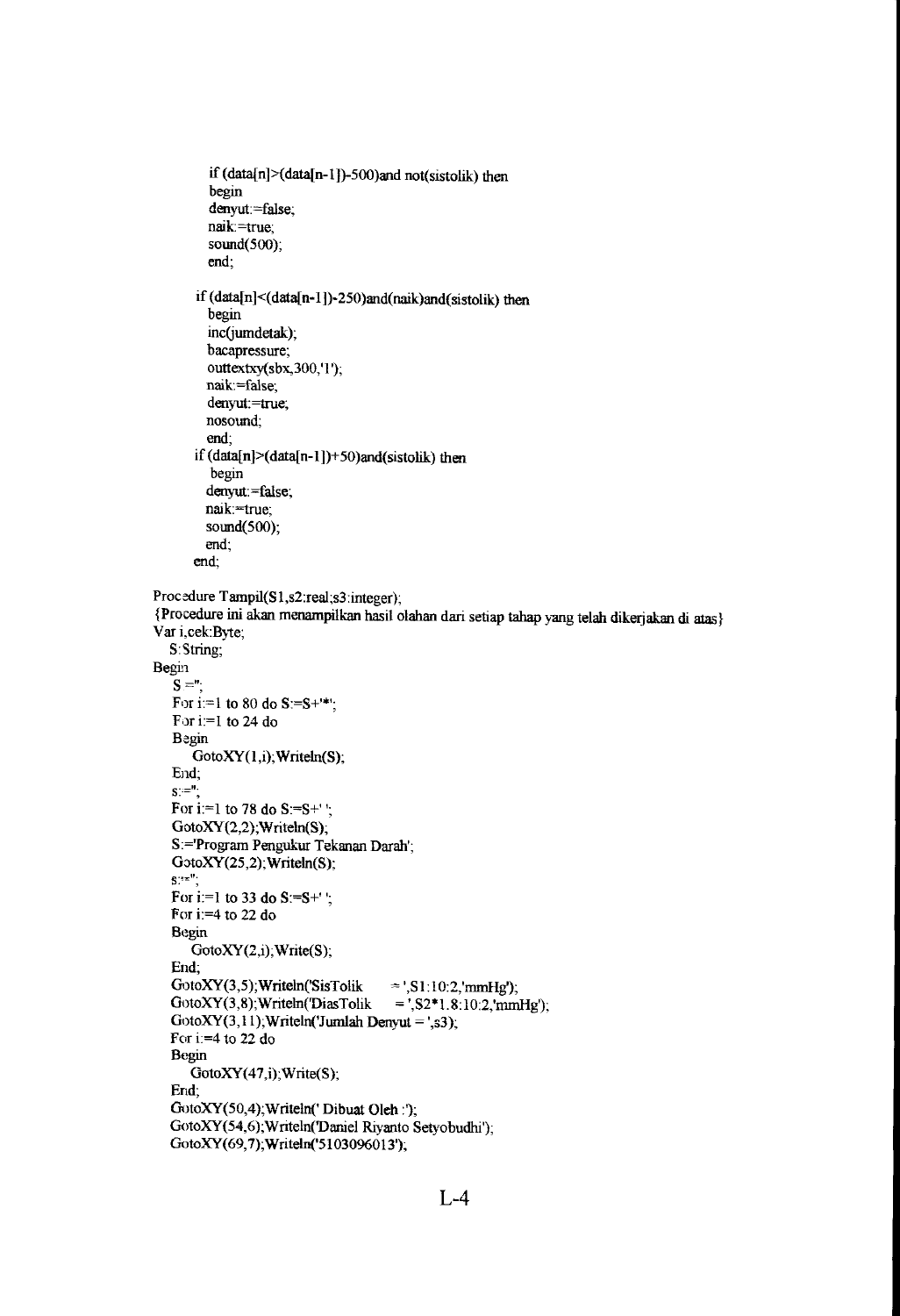```
GotoXY(51,21);Writeln('Unika Widaya Madala Surabaya');
   GotoXY(48,22);Writeln('Falkutas Teknik Jurusan Elektro');
   cek=Port[$304] And $0 1; 
   GotoXY(50,11 );Writeln(cek,' ',Port[$304]); 
   If (Port[$3041 And $01)=1 Then 
   Begin 
      GotoXY(50,10);Writeln('Motor: ON'); 
   End Else 
   Begin 
      GotoXY(50,10);Writeln('Motor: OFF');
   End; 
   If (Port[$304] And $80)=1 Then 
   Begin 
      GotoXY(50,12);Writeln('Motor: ON'); 
   End Else 
   Begin 
      GotoXY(50,12);Writeln('Motor: OFF');
   End; 
End; 
begin 
clrsc<sub>:</sub>;
assign(f, 'c:\d{damry}\coba.dat');
rewrite(f); 
getin:vec($0D,rev);
setintvec($0D,@baca_adc);
port[$21]:=port[$21] and $DF; {enable interupt}
newdata:=false; 
data[0] := portw[adc]; {mancing adc}
n:=l; 
out:=O; 
jumdetak:=O; 
naik:==false;
sistolik:=false;
endpress:=false; 
origin; {motor on until presurre 140 mmHg}
n:=l; 
Gd := Detect;
InitGraph(Gd, Gm, '');
if GraphResult \le grOk then
Halt(1);repeat 
    grafik; 
    detak; 
   inc(time); 
until (keypressed)or(n>=12000)or(time>1200);
closegraph; 
Tamp:l(60-(round(sistol-1743)/3),60-(round(diastol-1743)/3),jumdetak);
{sistol:=(omrnHg-sistol*5/2048)*518; 
diasto:=(ommHg-diastol*5/2048)*518;}
port[ctrl] :=$00;
{for n = 0 to 12000 do write(f,data[n]);}
close(f);
nosound;
setintvec($0D,rev);
readln, 
end.
```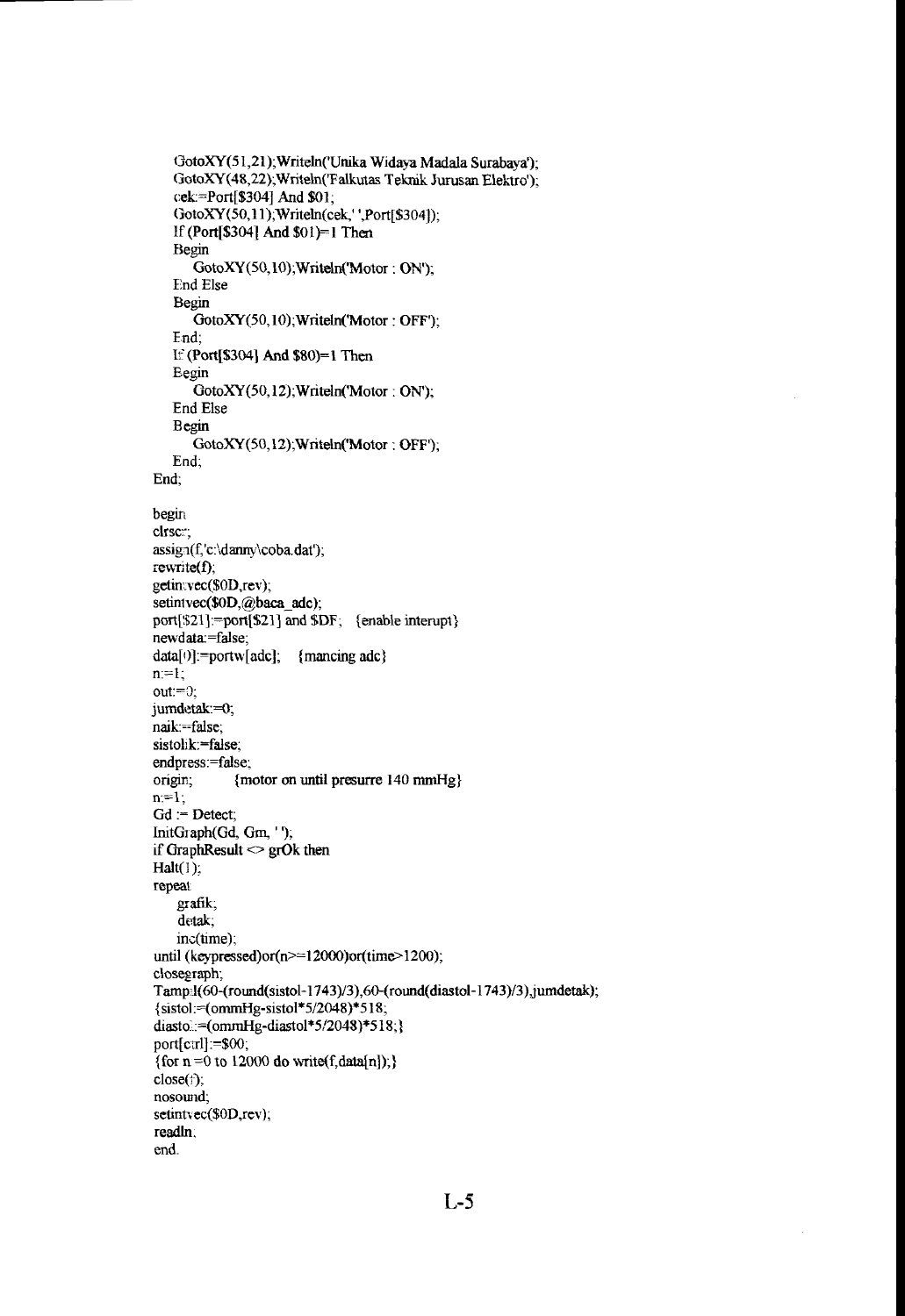

L-6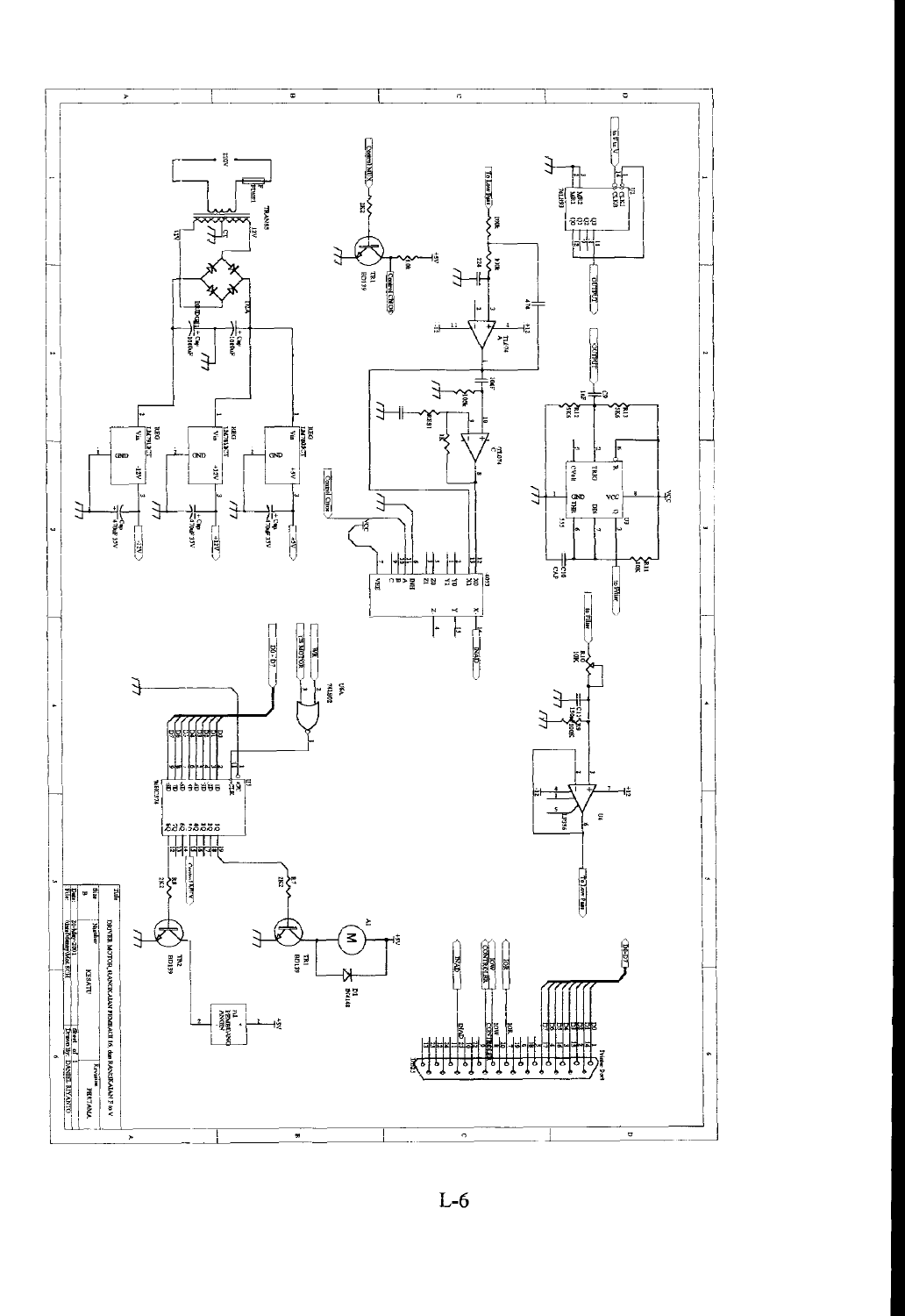

 $L-I$